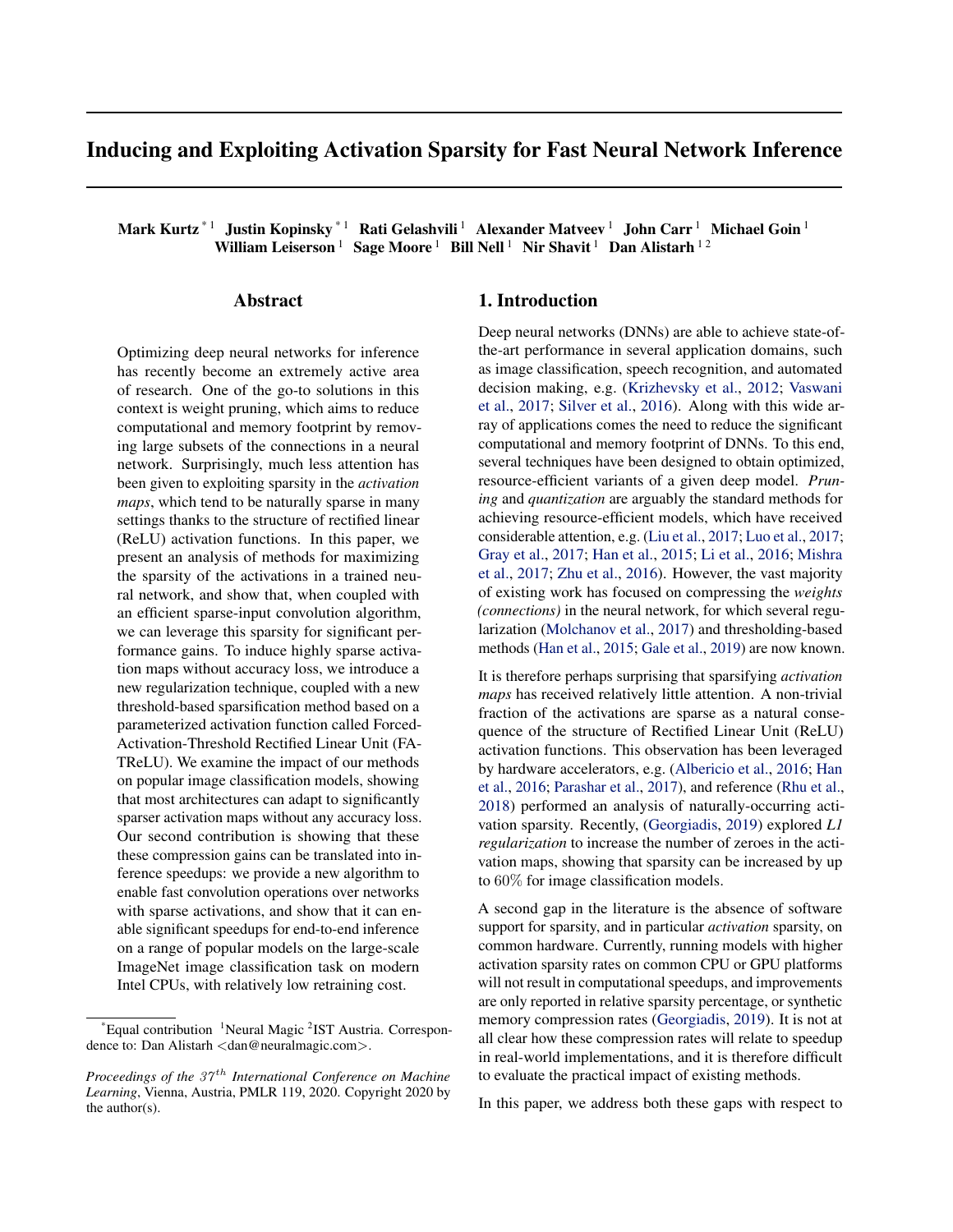activation sparsity. We begin by performing an in-depth analysis of *regularization and thresholding methods* as a way to increase activation map sparsity in convolutional neural networks. Specifically, we present a set of techniques which can significantly boost naturally-occurring activation sparsity in CNNs, without loss of accuracy. Our methods can be both applied *statically* (requiring no retraining) and *dynamically* (if fine-tuning is possible), and significantly improve upon existing regularization-based methods [\(Geor](#page-9-0)[giadis,](#page-9-0) [2019\)](#page-9-0), often by more than  $2\times$  in terms of relative improvement to baseline sparsity. We complement these techniques with negative results, showing that activation sparsification cannot smoothly recover accuracy through re-training (as opposed to weight sparsification [\(Gale et al.,](#page-9-0) [2019\)](#page-9-0)), and that applying thresholding independently *per each channel* is possible but only yields limited gains. Our second contribution is a general algorithm which can leverage activation sparsity for computational gains, and its efficient CPU-based implementation. The resulting framework can lead to inference speedups of more than 2x on a range of popular CNNs for image classification, relative to industrial CPU- and GPU-based inference frameworks, and to our optimized dense baseline.

Our sparsity-boosting methods combine a regularizer following the Hoyer sparsity metric [\(Hoyer,](#page-9-0) [2004\)](#page-9-0), together with a variant of the classic ReLU activation, which we call Forced Activation Threshold ReLU (FATReLU). Simply put, FATReLU implements a variable threshold for the common ReLU activation function, below which all activations are set to zero, based on the intuition is that a non-trivial fraction of the positive activations can be eliminated without significant impact on the output. We develop techniques to determine and optimize FATReLU thresholds per layer, and perform an analysis of the interplay between these methods and the accuracy of the resulting model. In short, we find that sparsity can be significantly boosted via Hoyer regularization and thresholding, with no accuracy loss, beyond L1 regularization. The methods we propose induce negligible  $(< 0.3\%)$  accuracy loss on ImageNet-scale models, and can even result in minor accuracy increase. However, contrary to weight pruning methods, which can gradually trade off accuracy for increased sparsity, we find that *sharp* thresholds exist for activations, beyond which accuracy drops, and cannot be recovered. This observation simplifies the finetuning process, since, up to this threshold, we are usually able to recover full accuracy, and there is little benefit in fine-tuning beyond this threshold.

Our second contribution is a computational framework to leverage activation sparsity for computational gains, tailored to CPUs. This framework is based on an algorithm for fast convolutions on sparse inputs, for which we present an efficient vectorized implementation, and back by several nontrivial optimizations. We implement our framework in C++, and test it on a range of popular CNNs for image classification on the classic ImageNet ILSVRC2012 dataset [\(Deng](#page-9-0) [et al.,](#page-9-0) [2009\)](#page-9-0). We find that 1) many popular models have significant "natural" activation sparsity, without any specific activation regularization; 2) the natural activation sparsity of these networks can be consistently and significantly boosted using our techniques. We show the resulting boosted models can be executed with speedups of more than  $2\times$  compared to state-of-the-art CPU and GPU inferencing solutions.

Related Work. The literature on model compression for DNNs is extremely vast, so we restrict our attention to work on analyzing and leveraging activation sparsity. The fact that activation sparsity arises naturally is well-known, and has been leveraged by several architecture proposals, e.g. [\(Albericio et al.,](#page-9-0) [2016;](#page-9-0) [Han et al.,](#page-9-0) [2016;](#page-9-0) [Parashar et al.,](#page-10-0) [2017\)](#page-10-0); in particular, reference [\(Rhu et al.,](#page-10-0) [2018\)](#page-10-0) performed an in-depth analysis of activation sparsity on a range of convolutional models. We extend this analysis here.

Another related line of work is that on compressing activation maps. A common technique for reducing the memory footprint of activation maps is *quantization*, which has been employed successfully by several references, see e.g. [\(Mishra et al.,](#page-10-0) [2017\)](#page-10-0) and references therein. We do not investigate quantization here, and leave a thorough treatment of the impact of our sparsification techniques in conjunction with quantization for future work. Reference [\(Gudovskiy](#page-9-0) [et al.,](#page-9-0) [2018\)](#page-9-0) proposed a projection technique coupled with non-linear dimensionality reduction, which required modifying the network structure, while [\(Alwani et al.,](#page-9-0) [2016\)](#page-9-0) proposed to *stochastically* prune activations as an adversarial defense. Both techniques cause significant accuracy loss, and are therefore outside the scope of our study. [Agostinelli](#page-9-0) [et al.](#page-9-0) [\(2014\)](#page-9-0) propose learning piecewise linear activation functions to improve the accuracy of given models. FA-TReLU is piecewise linear, but the goals and methods we investigate in this paper are different.

The work closest to ours is [\(Georgiadis,](#page-9-0) [2019\)](#page-9-0), who proposed and investigated the use of L1-regularization applied to the activation maps, and showed that it can result in a significant increase (up to 60% relative to naturally-occurring activation sparsity) on a range of CNNs for image classification. The paper goes on to explore several efficient encoding techniques for the activations, and evaluates them synthetically in terms of their resulting compression factors, but provides no inference experiments. We show that Hoyer regularization is superior to L1, in the sense that it provides higher activation sparsity without accuracy loss on all the models we investigated. The thresholding methods we propose are complementary to regularization in the sense that they can be applied independently of whether the base model has been regularized or not, or of the regularization method. In addition, our paper provides a complete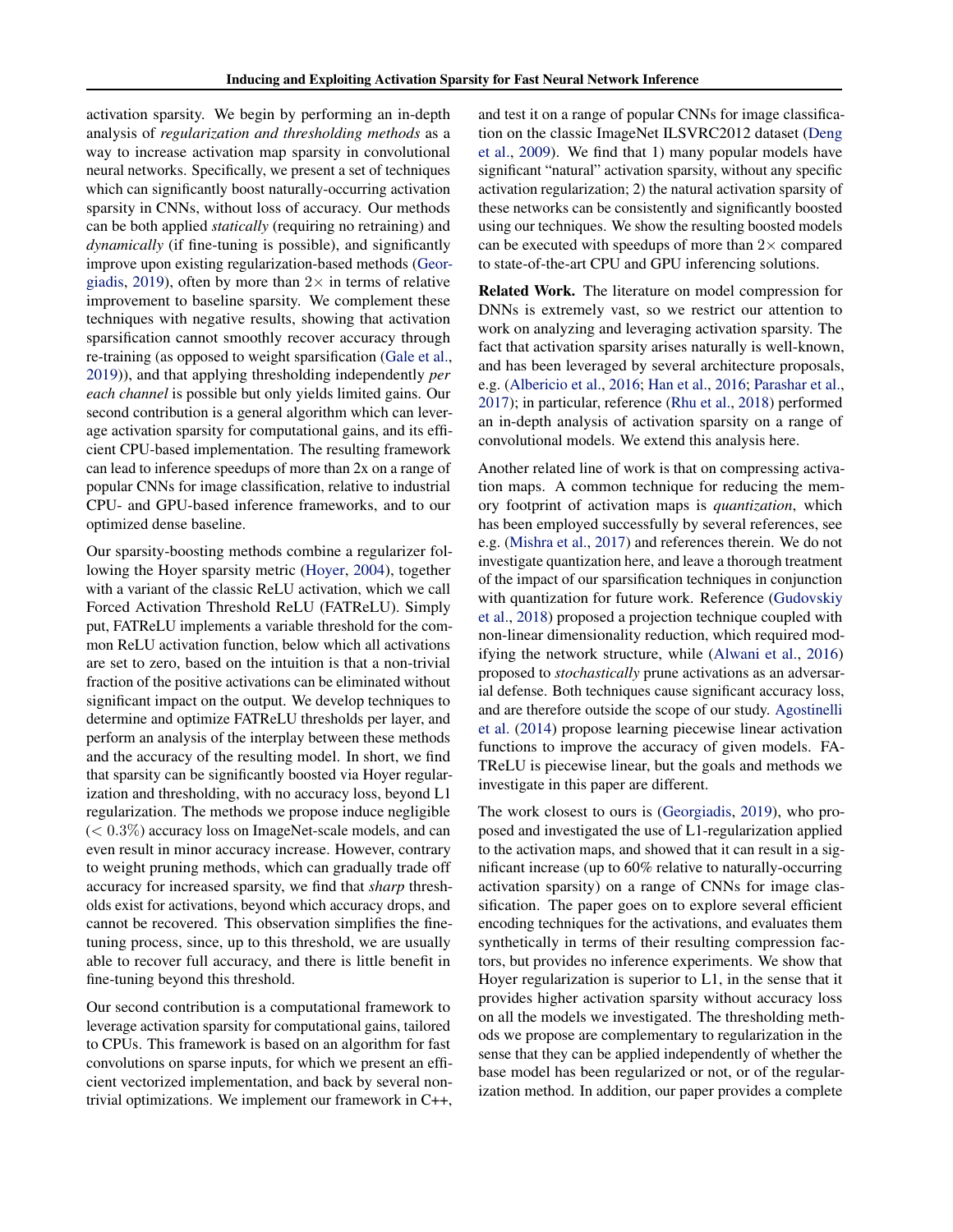framework for leveraging activation sparsity for fast inference on CPUs, as well as end-to-end inference speedup for activation-sparsified models.

To our knowledge, the only reference to explicitly leverage input sparsity for performance gains is the recent preliminary publication of [\(Dong et al.,](#page-9-0) [2019\)](#page-9-0). By contrast, their algorithm is more complex, and requires high input sparsity to be efficient: in particular, as stated in the reference, the resulting algorithm can only be applied to certain types of tasks and models, such as LiDAR-based detection, or character recognition. For this reason, we do not directly compare against it. Our technique is applicable and efficient in a much wider range of scenarios.

Related algorithmic ideas have been investigated in [\(Park](#page-10-0) [et al.,](#page-10-0) [2016b;a;](#page-10-0) [Chen,](#page-9-0) [2018\)](#page-9-0). The critical distinction is that all these references explore leveraging sparsity in the *weights*, rather than in the *activations*, leading to a different algorithm structure and implementation. For example, our procedure critically requires efficient on-the-fly input compression, whereas weight sparsity techniques can precompress the weights offline. Another key difference from these approaches is that they *require retraining*, since kernel sparsity is not naturally present in neural networks without specific regularization or thresholding. Second, the speedups achieved by these methods are bound to be limited by the fact that, even with thresholding, kernels cannot usually be sparsified to the extremely large ratios which can be naturally present in activations without loss, e.g  $> 90\%$ .

Our work can also be examined in the broader context of model compression methods, which is an extremely active research area, e.g. [\(Wu et al.,](#page-10-0) [2016;](#page-10-0) [Zhu et al.,](#page-10-0) [2016;](#page-10-0) [Mishra](#page-10-0) [et al.,](#page-10-0) [2017;](#page-10-0) [Mellempudi et al.,](#page-10-0) [2017;](#page-10-0) [Zhang et al.,](#page-10-0) [2017;](#page-10-0) [Park et al.,](#page-10-0) [2016b;](#page-10-0) [Han et al.,](#page-9-0) [2016;](#page-9-0) [Polino et al.,](#page-10-0) [2018;](#page-10-0) [Frankle & Carbin,](#page-9-0) [2018\)](#page-9-0). We develop the first thresholdingbased method specifically for *activations*, along with specific sensitivity analysis and tuning techniques.

## 2. Activation Sparsity in CNNs

#### 2.1. Natural and Regularized Activation Sparsity

Naturally-Arising Sparse Activations. We begin by examining the natural sparsity of activation maps in CNNs. For simplicity, we will focus on residual models trained on the ImageNet (ILSVRC2012) task, although our findings are generally valid across other datasets (in particular, CIFAR-10 and 100 [\(Krizhevsky et al.,](#page-9-0) [2014\)](#page-9-0)) and architectures (ResNet [\(He et al.,](#page-9-0) [2016\)](#page-9-0), Mobilenet [\(Howard et al.,](#page-9-0) [2017\)](#page-9-0))–please see Section [5](#page-7-0) for full results.

Activation sparsity is linked with the structure of the ReLU non-linearity: if input data to this function were completely random and zero-centered, then we would expect an output activation sparsity concentrated around 50%. However, if we examine the average activation map sparsity across several batches, we notice that layers which are closer to the input tend to have activation sparsity that is *lower* than this threshold, whereas later layers tend to have *higher* activation sparsity. One intuitive (but imprecise) explanation for this phenomenon could be that earlier layers adapt to extract more numerous low-level features, whereas the later layers would extract higher-level features. Please see Figure [4](#page-7-0) for an illustration. The standard deviation of the recorded sparsities is under 1% across batches, so we omit confidence intervals for visibility, noting that this stable behaviour across batches is somewhat surprising.

The Impact of Network Depth and Width. In this context, it is natural to ask whether wider or deeper networks will tend to have higher activation sparsity. We examined this trend on pre-trained ImageNet models, in particular comparing ResNet50 with its 2x wide variant [\(Zagoruyko](#page-10-0) [& Komodakis,](#page-10-0) [2016\)](#page-10-0), as well as with the deeper ResNet101 and its 2x wide variant. We use the Torchvision pretrained models as examples. The results are provided in Table [3.](#page-8-0) (We observed similar results in a depth-width ablation study on residual networks on CIFAR-10, which we omit for brevity.) First, average activation sparsity does indeed increase with network depth (e.g. 53% to 57% for ResNet50 vs ResNet101), corroborating the intuition that "higher level features" develop deeper in the network. Second, wider networks do have a higher fraction of zero activations (e.g. 53% to 58% for ResNet50 vs 2xWideResNet50), matching the intuition that only a limited subset of the features are necessary to classify a certain input, whose proportion does not necessarily increase with layer width. Moreover, as can be seen from the result for 2xWide ResNet101 (63%), these trends compound.

**L1 Regularization.** In Figure  $4(a)$ , we also examine the impact of L1 regularization applied to the activations on the sparsity. We follow the proposal of [\(Georgiadis,](#page-9-0) [2019\)](#page-9-0), which consists of fine-tuning an accurate pre-trained model with L1 regularization for a number of epochs, as well as the carefully optimized regularization parameter values provided, which ensure no accuracy loss. We notice that this method can boost the sparsity of activations by an extra 1% and 4% on average on ResNet50 and Mobilenet, respectively. (See Table [1](#page-7-0) for values across models.)

Hoyer Regularization. We go beyond the L1 sparsityinducing regularization, and consider the *square Hoyer* regularizer, defined for a vector  $\vec{v}$  as  $H(\vec{v}) = \frac{\left(\sum_{i=1}^{d} |v_i|\right)^2}{\sum_{i=1}^{d} |v_i|^2}$  $\frac{u_{i=1} |v_i|}{\sum_{i=1}^d v_i^2}$ . This regularizer has a range of desirable properties as a measure of sparsity [\(Hoyer,](#page-9-0) [2004\)](#page-9-0), such as scale-invariance and differentiability almost-everywhere. It is popular for compressed sensing, and has only recently been applied for *weight* sparsification [\(Yang et al.,](#page-10-0) [2019\)](#page-10-0); to our knowledge, we are the first to investigate it for activation sparsity.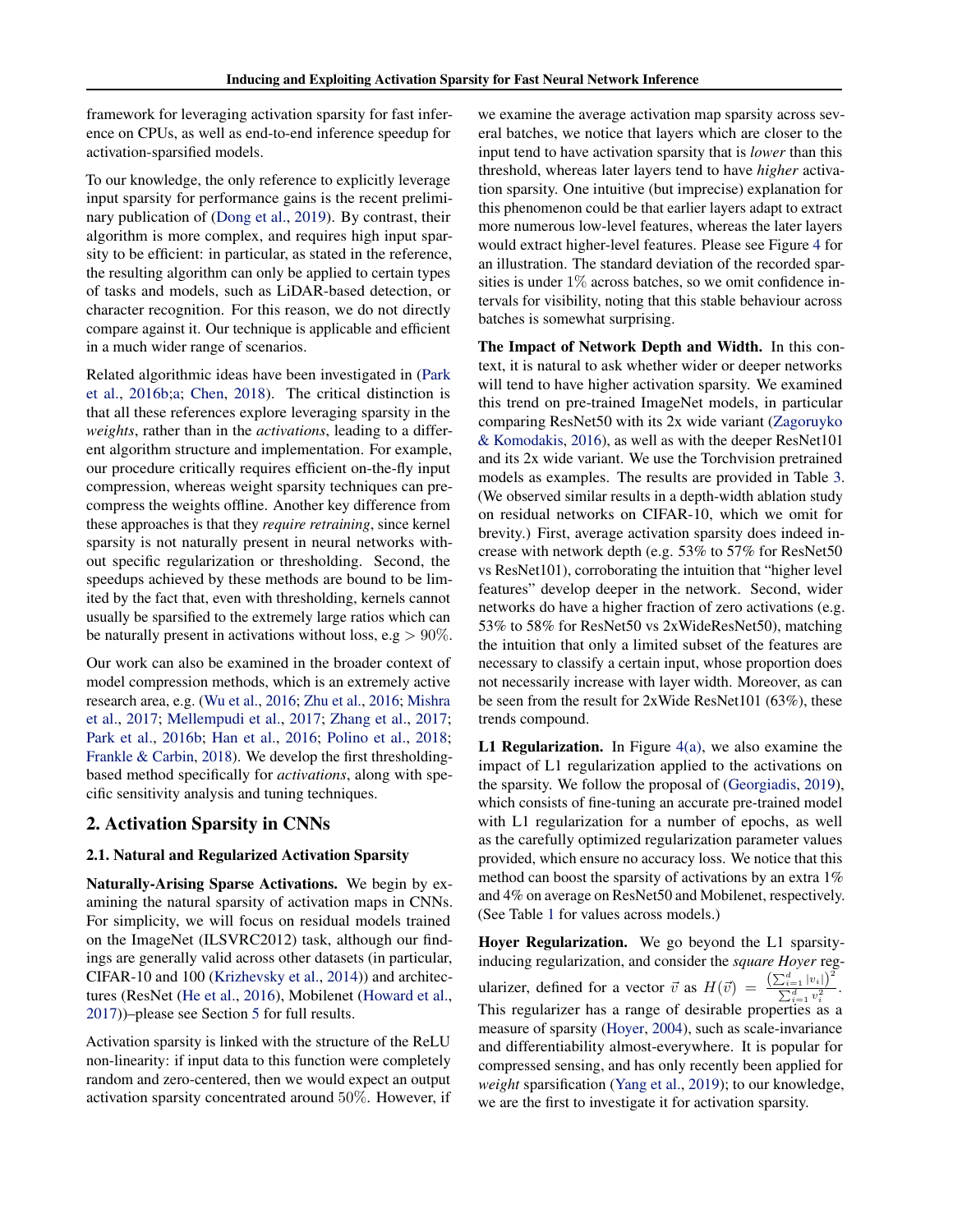<span id="page-3-0"></span>

Figure 1. Illustration of the impact of regularization and boosting on the output distribution of a convolutional layer (ResNet18, layer 5). The Y axis is log-scale. Notice that all methods significantly narrow the set of non-zero activations; however, Hoyer and boosted Hoyer allow for more "diversity" in the activations, which explains their better performance.

Figure [4\(a\)](#page-7-0) presents the output activation sparsities for each layer of ResNet18, when regularized with square Hoyer such that there is no accuracy loss. Specifically, for each ReLU's output we apply the square Hoyer regularization multiplied by a hyperparameter determined experimentally to the cost function. We found values between  $10^{-8}$  (conservative) to  $10^{-7}$  (more aggressive) to work for this parameter, for all the models we considered. Our initial learning rate for retraining is  $5 \times 10^{-3}$ , and we maintain standard momentum and weight decay values. With these parameters, we retrain for 10 epochs to stabilize weights and recover accuracy. We note that this recalibration process is significantly less expensive than for L1 regularization [\(Georgiadis,](#page-9-0) [2019\)](#page-9-0), which required 90 epochs of training for recovery. The improvements relative to the additional sparsity induced by L1 are of 2.4x and 8x, for Mobilenet and ResNet50, respectively. Our experimental results in Section [5](#page-7-0) clearly suggest that square Hoyer is superior to classic L1 regularization.

#### 2.2. The Distribution of Activations

We now focus our attention to the *distribution* of activations in the layers of a neural network. We performed a basic histogram analysis for layers of ResNet18, from the original pre-trained model, as well as from the L1, Hoyerregularized, and boosted variants of the same model. We notice that, for all instances, a non-trivial fraction of the activations are clustered around zero. Next, we implement an *activation sensitivity analysis* procedure: independently for each layer, we fix a threshold  $T$  below which all of the activations will be set to zero. We then increase this threshold and examine the loss of accuracy. The resulting graph for a set of layers of pretrained ResNet18 is presented in Figure [2.](#page-4-0) Results suggest that a non-trivial fraction of the activations can be set to zero without affecting the loss. The results presented are averaged over a set of 128 mini-batches. We found these results to be extremely consistent, and therefore omit error bars for visibility.

Further, Figure [2](#page-4-0) (center, right), shows that regularization may serve to *stabilize* activations, in the sense that a larger fraction can be thresholded on regularized models, without accuracy loss. Moreover, we found the benefits from regularization to be approximately independent from, and additive with, the benefits from thresholding. Layers other than the one depicted exhibited a similar pattern, with some variance in the particular sparsity values.

### 3. Boosting Activation Sparsity

In this section, we investigate generic ways to systematically produce networks with high activation sparsity. We begin with *static* methods (which require no retraining), and then continue with *dynamic* methods, which are allowed to retrain in order to recover accuracy.

Forced-Activation Thresholds. Formally, the Forced-Activation Threshold ReLU activation function (FATReLU) is simply defined as:

$$
FATReLU_T(x) = \begin{cases} x & \text{when } x \ge T; \\ 0 & \text{otherwise.} \end{cases}
$$

Note that FATReLU cannot be simulated by simply adding a linear bias term to ReLU. Further, not only is FATReLU not differentiable at T, but it is not even *continuous* at T, which renders training neural networks from scratch with FATReLU cumbersome. However, our use case allows us to use it to directly replace ReLU on a pre-trained model whose activations we wish to further sparsify.

Baseline Model. We assume an accurate pre-trained model for the target architecture and task. We first fine-tune the provided model using the square Hoyer regularizer, which sets a fraction of the activations to zero, and also "stabilizes" the other activations, allowing a larger fraction to be thresholded via FATReLU.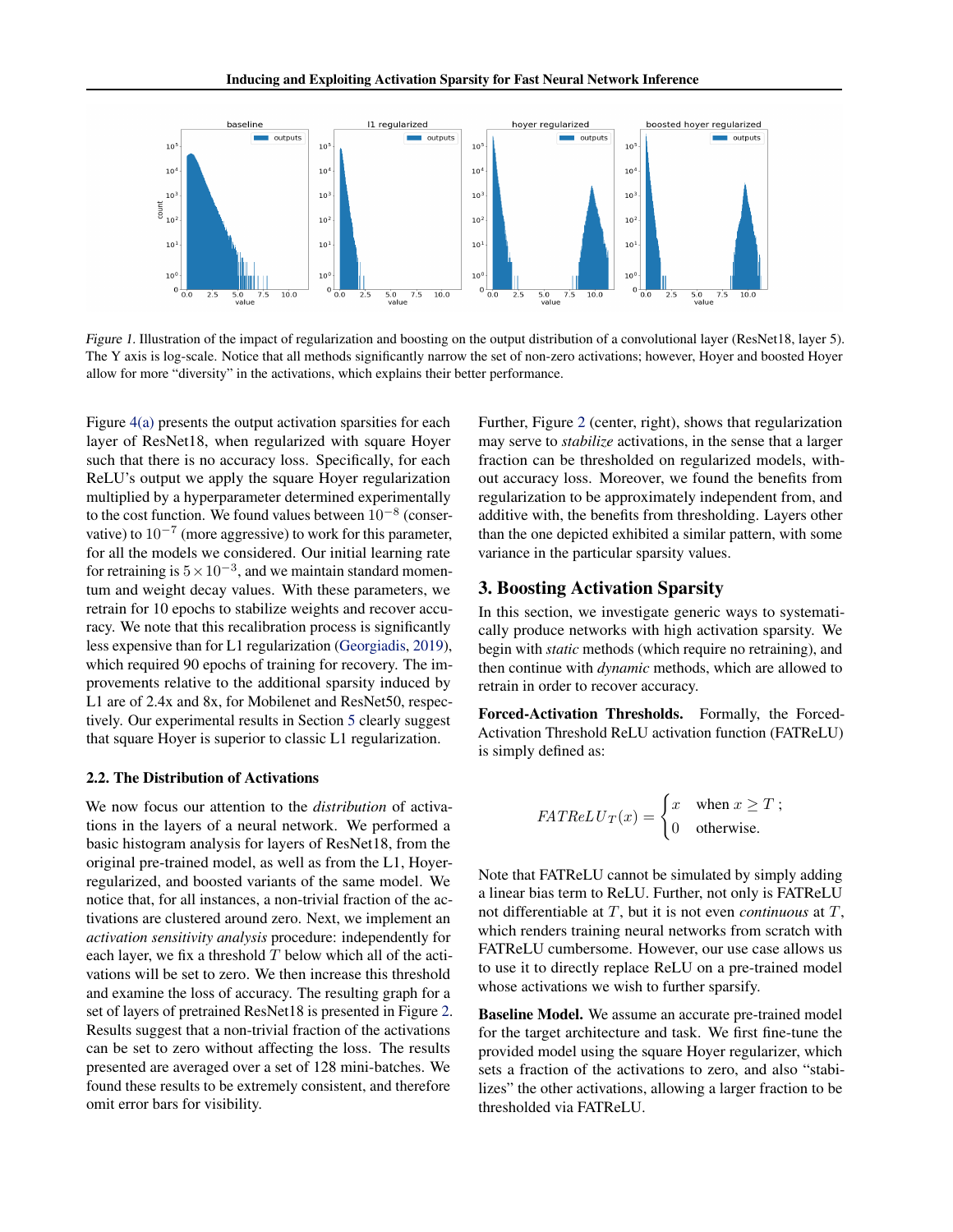<span id="page-4-0"></span>

Figure 2. Illustration of the sensitivity analysis results for a single convolutional layer in ResNet18, for different threshold values (X axis) and different regularizers (panels).

Activation Sensitivity Analysis. We first aim to find layerwise activation thresholds which sparsify a large fraction of the activations preserving accuracy. We adapt the weight sparsity sensitivity analysis [\(Han et al.,](#page-9-0) [2015\)](#page-9-0) for the case of activations. Intuitively, we estimate the "derivative" of the loss with respect to the activation sparsity of each layer. The procedure starts by identifying a set of target sparsity percentages for the outputs of the different layers. For each layer  $L$ , we pick a maximal percentage  $T_L$  of the *extra* activations which should be set to zero, in addition to the natural sparsity. We evaluate and record the loss at discrete thresholds  $t \in [0, T<sub>L</sub>]$ . (This procedure exclusively uses batches from the *training set*.)

We thus obtain a "sensitivity profile" for each layer, based on which we set a threshold for the activations of the layer. We usually pick the threshold for each layer to be the largest value which did not result in accuracy loss, modulo some small error tolerance. A typical set of results is illustrated in Figure 2. It is not uncommon for  $FATReLU_t$  to *improve* accuracy at low threshold values– one possible explanation is that this serves to remove some of the noise from the activations close to the zero threshold.

Retraining and Sharp Activation Thresholds. The above procedure is *static*, in the sense that the model weights are not modified, and the model is not retrained. It results in consistent, but relatively limited improvements in terms of activation sparsity: for instance, for the ResNet18 model, the average increase across layers due to static boosting is under 3% globally. We wish to achieve higher thresholds by allowing *retraining* of the network to adapt the weights to the higher thresholds. Such procedures are common for weight sparsification [\(Zhu & Gupta,](#page-10-0) [2017;](#page-10-0) [Gale et al.,](#page-9-0) [2019\)](#page-9-0).

Perhaps surprisingly, we find that this behavior is *bi-modal* for activations: we can increase activation sparsity within a continuous range and still have the model recover full accuracy through retraining at each level within the range. However, each layer appears to have a "sharp" activation threshold beyond which the model is no longer able to recover accuracy, even with significant retraining. Identifying the exact root cause of this phenomenon is difficult, but we conjecture that it is related to the fact that the forward and backward information flow through the layer is break down due to the high activation threshold.

Dynamic Thresholding. Due to this bi-modal recovery behavior, we use dynamic thresholding to simplify the process of finding the optimal thresholds per layer. We fix a small accuracy loss tolerance,  $\tau$  (0.2% in our experiments), and, for each layer, we refer to the static analysis results to identify the maximal threshold for which accuracy loss remained below  $\tau$ , determined by binary search over the range of thresholds. Once this threshold is determined for each layer, we run *one* fine-tuning training epoch until either recovery is achieved, or recovery fails. Using this success or failure criterion, we can perform binary search on  $\tau$  to determine the largest  $\tau$  for which recovery is possible.

We adopt this procedure since it has low cost, and similar outcomes to more complex iterative procedures we have investigated, both in terms of sparsity and accuracy. In addition, Dynamic Thresholding performs particularly well when used in conjunction with Hoyer regularization (please see Figure [4\(a\)\)](#page-7-0). We adopt Hoyer regularization plus Boosting via Dynamic Thresholding as our main method for generating activation-sparse models.

Channel-wise Thresholding. Next, we ask whether we could further increase activation sparsity by performing Dynamic Thresholding *channel-wise*, setting a distinct threshold for each channel of each layer. This procedure is costly, since it requires fine-grained tuning across each channel, and requires care, since the impact of each individual channel on the loss may be small. We proceed as follows.

We start from the layer-wise FATReLU thresholds determined above. Next, we perform a one-shot sensitivity analysis for each channel in each layer, by estimating the piecewise integral of the cross-entropy loss relative to the channel threshold, obtained from sensitivity analysis. We adopt the maximum threshold across all channels as the maximum value to integrate for across all channels. A lower integral value suggests that the channel is less sensitive to thresholding. Based on the results of this channel-wise sensitivity procedure, we partition the channels into groups based on their sensitivity. For each channel group (e.g. the 25% least sensitive channels, and so on), we perform binary search on their joint thresholds, attempting to *increase* their FATReLU threshold, until the point where we reach the tolerance in terms of accuracy difference.

We have performed channel-wise thresholding for ResNet18 following the above procedure. Please see Figure [3](#page-5-0) for a sample of the results. On the positive side, the procedure does not diverge–we are able to systematically increase thresholds per channels without accuracy loss. On the nega-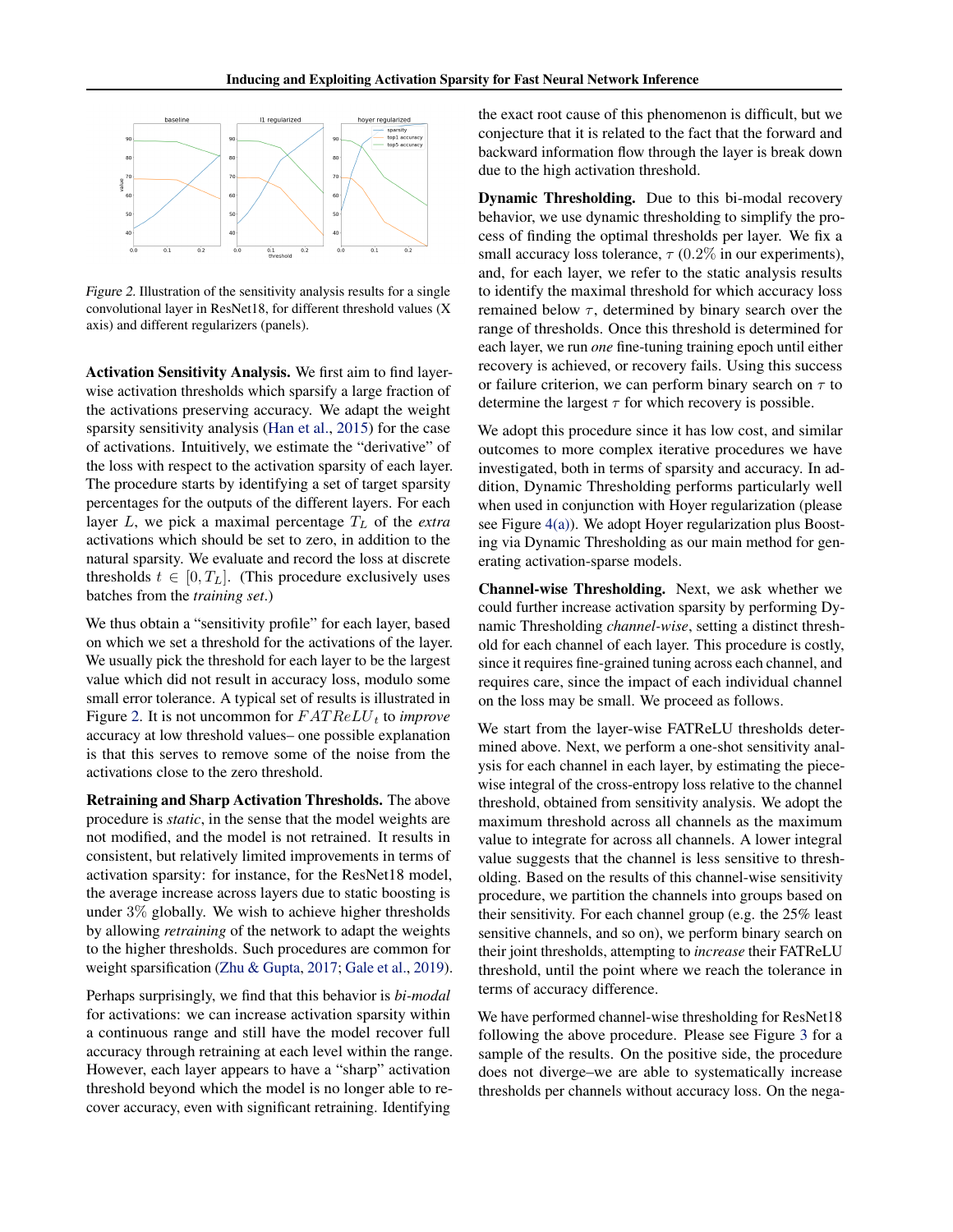<span id="page-5-0"></span>

(a) Channel Thresholds after Channel-Wise Sensitivity Analysis. Notice the relatively low proportion of channels which can be boosted past the average threshold.

(b) Sparsity Boosting across Channels. We can only obtain a low average activation sparsity increase, at significantly increased computational cost.

Figure 3. Channel-wise boosting results for a fixed "highly-sensitive" layer of ResNet18.

tive side, we can only obtain an average activation sparsity increase of approximately 2% relative to the coarse-grained dynamic thresholding method, at significantly increased computational cost. Further analysis of the results suggests that a fraction of approximately 30% of the channels cannot be boosted past the layer threshold, whereas a small fraction of approximately 10% of the channels have negligible impact on the loss and thus can be completely eliminated. The cost of this method outweigh its computational benefits.

### 4. Leveraging Activation Sparsity

Background. To make use of activation sparsity at runtime, we implement an algorithm to perform sparse convolutions on data that is initially produced (e.g. from a previous layer) in a standard (i.e. dense) format. We make use of a variant of the *Compressed Sparse Row* (CSR) representation (e.g. as implemented in [\(Wang et al.,](#page-10-0) [2014\)](#page-10-0)). Prior work has taken advantage of CSR for computing convolutions when the *kernels* are sparse, on both GPUs [\(Park et al.,](#page-10-0) [2016b\)](#page-10-0) and CPUs [\(Park et al.,](#page-10-0) [2016a\)](#page-10-0), where one has the luxury of being able to *pre-compress* the sparse kernels prior to inference with no performance overhead. However, for activations, the location of the non-zero elements is not known until inference time, and so we must be able to efficiently compress the activations at run time. Once compressed, we can apply Algorithm [1](#page-6-0) to the compressed input. Importantly, both CSR compression and sparse-input convolution can be implemented efficiently on modern hardware, i.e. without the need to branch on zero elements.

We use a "3-array" variation of CSR, wherein a sparse matrix  $M$  is represented with the following three arrays:

- values: Element *j* contains the  $j<sup>th</sup>$  non-zero element of M in row-major order
- columns: Element j contains the column index in  $M$ of the corresponding element values  $[j]$
- $\bullet$  row pointers: Element  $i$  contains a pointer to the first element in values which came from row  $i$  of  $M$

Note that row pointers serves the additional function of

encoding the number of non-zero elements per row,  $i$ , derivable as row\_pointers $[i + 1]$  – row\_pointers[i].

The Algorithm. Algorithm [1](#page-6-0) shows a simple pseudo-code implementation to compute the convolution of a dense kernel  $K$  with sparse input  $I$  given in CSR format to produce output  $O$ . For simplicity, we assume that the input data has one channel dimension and one spatial dimension. In particular, the input  $I$  is a CSR representation of data with dimensionality  $I_C \times I_x$ , the output O is a matrix with dimensions  $O<sub>C</sub> \times O<sub>x</sub>$ , and the kernel K is a tensor with dimensions  $O_C \times I_C \times K_x$ . Extending to more spatial dimensions (as is typical, e.g., in image processing NNs) is straightforward and omitted for clarity.

AVX Implementation. We implemented Algorithm [1](#page-6-0) on Intel's Skylake architecture with x86+AVX512 instruction set. Both CSR compression and Algorithm [1](#page-6-0) can be implemented efficiently using available SIMD instructions. Algorithm [2](#page-6-0) demonstrates how to implement Algorithm [1](#page-6-0) in a SIMD way. Note that  $\hat{O}_C$  refers to the number of *vectors* of output channels to be computed, i.e.  $\ddot{O}_C = O_C/r$ when there are  $r$  values per vector. In our implementation,  $r = 16$ , as we use FP32 data stored in 512-bit vector registers. Note that we assume that there are  $\ddot{O}_C$  vector registers,  $v_{\text{out}}^{(0)} \cdots v_{\text{out}}^{(\hat{0}_c)}$ , available to hold intermediate results. Otherwise, we can subdivide the output tensor O along its channel dimension into blocks small enough to be held in register, and execute Algorithm [2](#page-6-0) independently for each block.

SIMD Compression. Because we must compress our input data at runtime, we also require an efficient algorithm to compress a matrix M to CSR format. This can be done as follows: given a SIMD vector,  $v$ , of 16 floats, which we want to compress, we use the vcmp instruction to identify the locations of the non-zero elements in  $v$  stored in a mask register m. Then use the vcompress instruction twice: once applied to  $v$  with mask  $m$  to produce contiguous nonzero elements to be written to values, and a second time applied to the vector  $\{j, \ldots, j + 15\}$  with mask m (where i is the column index of the first element of v in  $M$ ) to produce column indices to be written to columns. The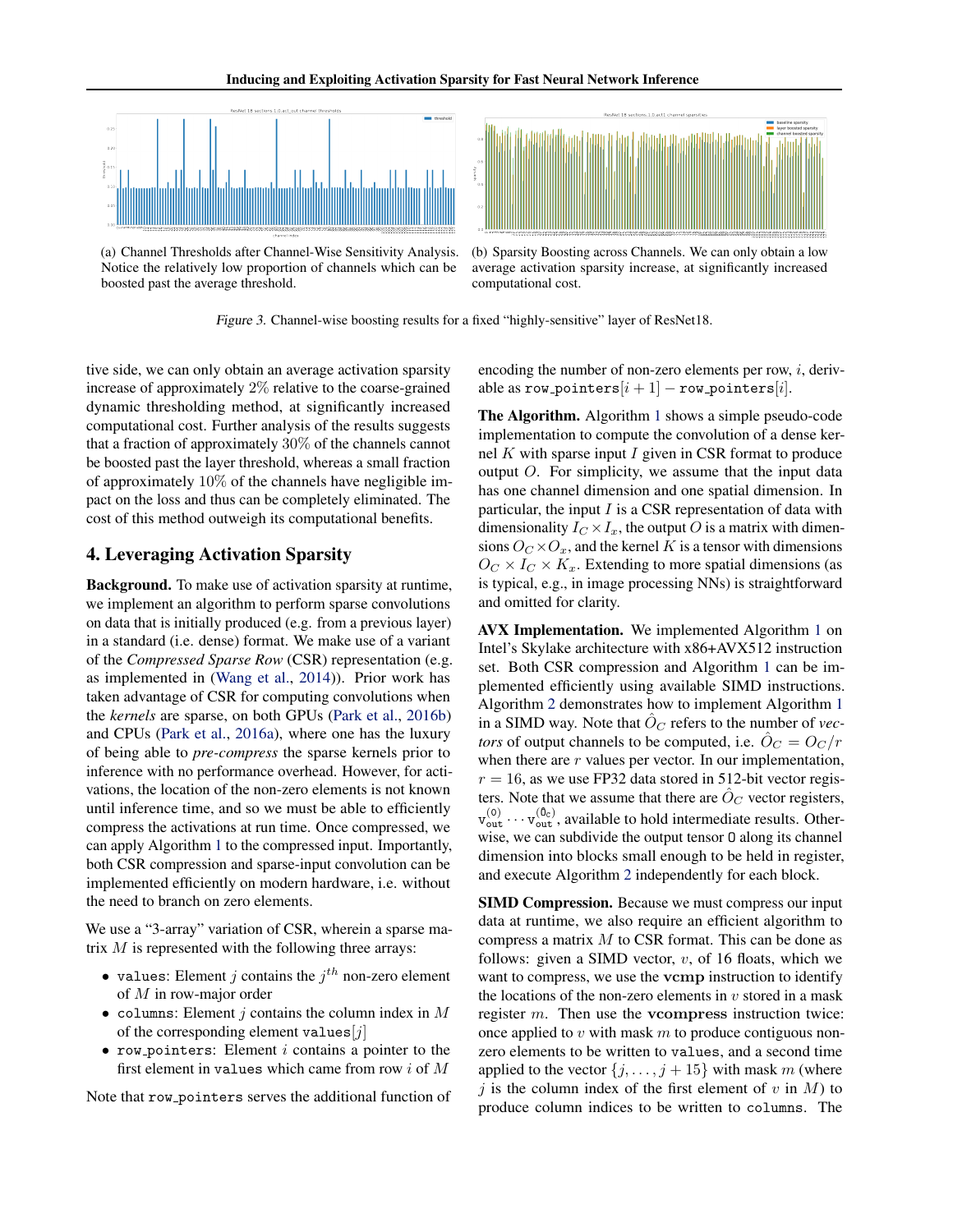<span id="page-6-0"></span>popcnt instruction applied to  $m$  can be used to keep track of the number of non-zero elements and thereby maintain the offset for writing to values and columns, as well as to record row pointers $[i]$ .

|  | <b>Algorithm 1 Sparse Convolution</b> |  |  |  |  |
|--|---------------------------------------|--|--|--|--|
|--|---------------------------------------|--|--|--|--|

1: for  $(\alpha x, kx) \in [0, O_x) \times [0, K_x)$  do 2:  $ix \leftarrow ox + kx$ 3: for in\_loc ∈  $[row\_points[ix], row\_points[ix + 1])$  do 4: ic ← columns $[ix][\ell]$  $ic \leftarrow columns[ix][\ell]$ 5: for  $oc \in [0, O_C)$  do 6:  $0[\infty][\infty]$  += values[in\_loc] \* K[oc][ic][kx]<br>7: **end for** end for 8: end for 9: end for

|  |  | <b>Algorithm 2 AVX Sparse Convolution</b> |
|--|--|-------------------------------------------|
|  |  |                                           |

|     | 1: for $(\infty, kx) \in [0, O_x) \times [0, K_x)$ do                                                                                                                                            |
|-----|--------------------------------------------------------------------------------------------------------------------------------------------------------------------------------------------------|
| 2:  | initialize $v_{\text{out}}^{(0)} \cdots v_{\text{out}}^{(\hat{0}_{C})}$ to 0                                                                                                                     |
| 3:  | $ix \leftarrow ox + kx$                                                                                                                                                                          |
| 4:  | for in loc $\in$ [row_pointers[ix], row_pointers[ix + 1]) do                                                                                                                                     |
| 5:  | $v_{in} \leftarrow \textbf{vbroadcast}(\text{values}[\texttt{in\_loc}])$                                                                                                                         |
| 6:  | $ic \leftarrow columns[ix][\ell]$                                                                                                                                                                |
| 7:  | for $oc = 1$ to $\ddot{O}_C$ do                                                                                                                                                                  |
| 8:  | // $K[\text{oc}][i\text{c}][kx]$ points to a kernel vector in memory                                                                                                                             |
| 9:  | $v_{\text{out}}^{\text{oc}} \leftarrow \mathbf{v} \mathbf{f} \mathbf{m} \mathbf{a} \mathbf{d} (\mathbf{v}_{\text{in}}, K[\text{oc}][\text{ic}][\text{kx}], \mathbf{v}_{\text{out}}^{\text{oc}})$ |
| 10: | end for                                                                                                                                                                                          |
| 11: | end for                                                                                                                                                                                          |
| 12: | Store $\mathbf{v}_{\text{out}}^{(0)} \cdots \mathbf{v}_{\text{out}}^{(\mathbf{\hat{0}}_c)}$ to memory locations $\mathbf{0}[0 \cdots \hat{O}_C][\mathbf{ox}]$                                    |
|     | $13:$ end for                                                                                                                                                                                    |

Next, we discuss a number of optimizations which we apply to our framework, focusing on CPU-based implementations.

Multicore. Our sparse convolution framework is embarrassingly parallel: we partition O into blocks  $O_1, \ldots, O_n$  and assign blocks to  $n$  threads. Each thread fully computes its corresponding block of O. In order to avoid many threads having to load the same input data, we minimize the overlaps between pre-images of the blocks  $O_i$ . Observing that two elements of O with different channel coordinates, but which share the same spatial coordinate, have identical preimages, we partition O *spatially* as much as possible, rather than partitioning along channels. In some cases, image sizes are too small to get spatial partitions with enough work to saturate threads, in which case we can choose to additionally partition along channels after all.

Input Pre-loading. We observe that the input broadcast on line 4 of Algorithm 2 has the potential to be high latency since it must read from memory. Fortunately, modern CPUs can hide the latency of such memory accesses via *pipelining* them, i.e. executing instructions which do not depend on the results of the load while waiting for the values from memory to become available. In order to take full advantage of this pipeline, we re-order the memory loads to be as early as possible, by issuing each broadcast instruction s

loop iterations before it is actually needed, at the cost of requiring s additional registers to hold pending input values.

Hot kernels in cache. In some layers of some networks, convolutional kernels are so large that they do not fit in cache. For instance, the last several convolutions of Resnet50 are either  $2048 \times 512 \times 1 \times 1$  or  $512 \times 512 \times 3 \times 3$ , which, at 4 bytes per (floating point) value, are 4MB and 9MB respectively, yet L2 cache sizes of Intel machines are commonly only 1MB. Keeping kernels in L2 is critical for performance since every iteration of the inner-most loop accesses a different kernel value (line 4). To ensure that kernels remain hot, we use a combination of two techniques.

Firstly, if the kernel dimensions are such that the values associated with a single spatial pixel *do* fit in cache (i.e.  $4I_{C}O_{C}$  < 1MB), then we can order the outer loops of Algorithm 2 so that the loops over the spatial dimensions of the kernels is *outermost*. That is, for each of the  $K_x$  spatial coordinates of the kernel, we will compute partial outputs by performing all of the multiply-adds involving kernel values that share that coordinate, ultimately accumulating all of the partial results together. Thus, we only need to move the kernel values into L2 cache once and reuse them from there, at the cost of a few extra reads and writes of the (typically smaller) inputs and outputs.

Hot compression. To save on expensive memory accesses, we ensure that the results of the input pre-compression are used before being evicted from cache. To accomplish this, we subdivide the Sparse Convolutional operation into *subtasks*, each of which contains a block of data which fits entirely in cache. Then, we can process each block by first running the CSR compressor on only that block, and then immediately applying Algorithm 2 to the resulting compressed data while it is still hot.

### 5. Experimental Results

Goals, Setup and Tasks. We experimentally validate our methods by applying them to a range of classic convolutional models for image classification. We aim to determine the extent to which our techniques can boost activation sparsity, and the impact this has in terms of layer-wise and end-to-end inference speedup on real models and tasks, compared against optimized baselines which do not leverage activation sparsity. We focus on the ResNet [\(He et al.,](#page-9-0) [2016\)](#page-9-0), and Mobilenet [\(Howard et al.,](#page-9-0) [2017\)](#page-9-0) architectures, applied to ImageNet ILSVRC2012 [\(Deng et al.,](#page-9-0) [2009\)](#page-9-0).

We implemented our thresholding methods in Pytorch, making use of the provided pre-trained models as starting points for the regularization and thresholding procedures. We implemented our sparse-input convolution in C++, on top of an existing fully-dense baseline framework, which uses optimized direct convolution or general matrix multiply (GeMM) operations for all layers. This framework gets an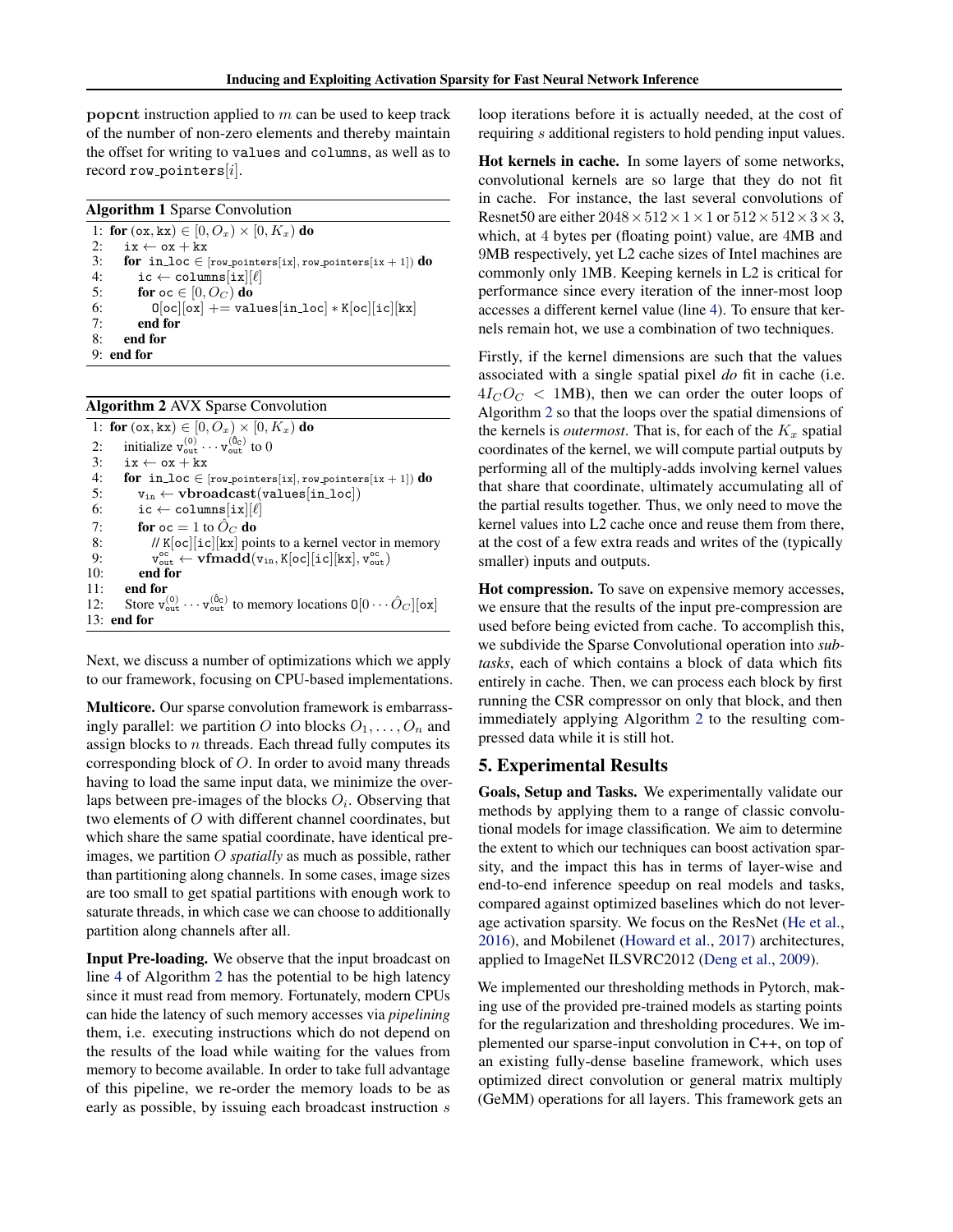<span id="page-7-0"></span>



(a) Input Activation Map Sparsities for ResNet18/ImageNet. (b) Layer Latencies and Speedups for ResNet18/ImageNet.

Figure 4. Layerwise sparsities and speedups for ResNet18/ImageNet. The sparsified variant achieves significant speedups since it significantly reduces overhead in the more computationally-heavy layers.





(a) Activation Map Sparsities for Mobilenet/ImageNet. (b) Layerwise Speedups for Mobilenet/ImageNet. Note: evennumbered layers are *depthwise* convolutions to which we do not apply our sparse algorithms.

Figure 5. A sample of our results for the Mobilenet model trained on the ImageNet dataset.

ONNX file [\(Bai et al.,](#page-9-0) [2019\)](#page-9-0) describing the network architecture as an input, parses and optimizes the graph, and then generates the Just-in Time compiled (JITted) assembly code for each layer. This baseline framework is well-optimized: as evident in Table [2,](#page-8-0) inference numbers using Dense match a state-of-the-art industrial solutions (MXNet 1.3 [\(Chen](#page-9-0) [et al.,](#page-9-0) [2015\)](#page-9-0) using Intel MKL-DNN for CPU inference, and Pytorch/CUDA10 for GPU inference).

We perform our performance experiments on an AWS C5.12xlarge instance which sports an Intel Cascade Lake chip with 24 physical cores, has 96 GB of memory and runs Ubuntu 18.04, as well as on a local server with the same configuration. For GPU inference, we used P2.xlarge instance with one NVIDIA K80 GPU, running Pytorch 1.2.0 with CUDA10, using 16bit half precision.

Boosting Activation Sparsity. Our first experiments evaluate the ability of various methods to induce a large subset of activations to be zero. In particular, we study the average ac-

|           |                    |  |                      | Model   Baseline   L1   Hoyer   Boosted Hoyer |
|-----------|--------------------|--|----------------------|-----------------------------------------------|
| ResNet18  | 53\%   55\%   62\% |  |                      | $67\ \%$                                      |
| ResNet50  |                    |  | 53%   54%   61%      | 65 %                                          |
| Mobilenet |                    |  | $48\%$   52 %   58 % | 60 %                                          |

Table 1. Average activation sparsities using different methods.

tivation sparsity of 1) the baseline pre-trained models from Pytorch, 2) the L1-regularized models following the optimized hyperparameter values from [\(Georgiadis,](#page-9-0) [2019\)](#page-9-0), 3) the (square) Hoyer-regularized models whose hyperparameters we identify through grid search, 4) the dynamicallyboosted variants of the Hoyer-regularized models, following the algorithm from Section [3.](#page-3-0) For methods 2)–4) we performed fine-tuning for 20 epochs to recover or even increase accuracy under regularization. ([\(Georgiadis,](#page-9-0) [2019\)](#page-9-0) recommends 90 epochs of retraining with regularization, but we were able to reproduce their results with this compressed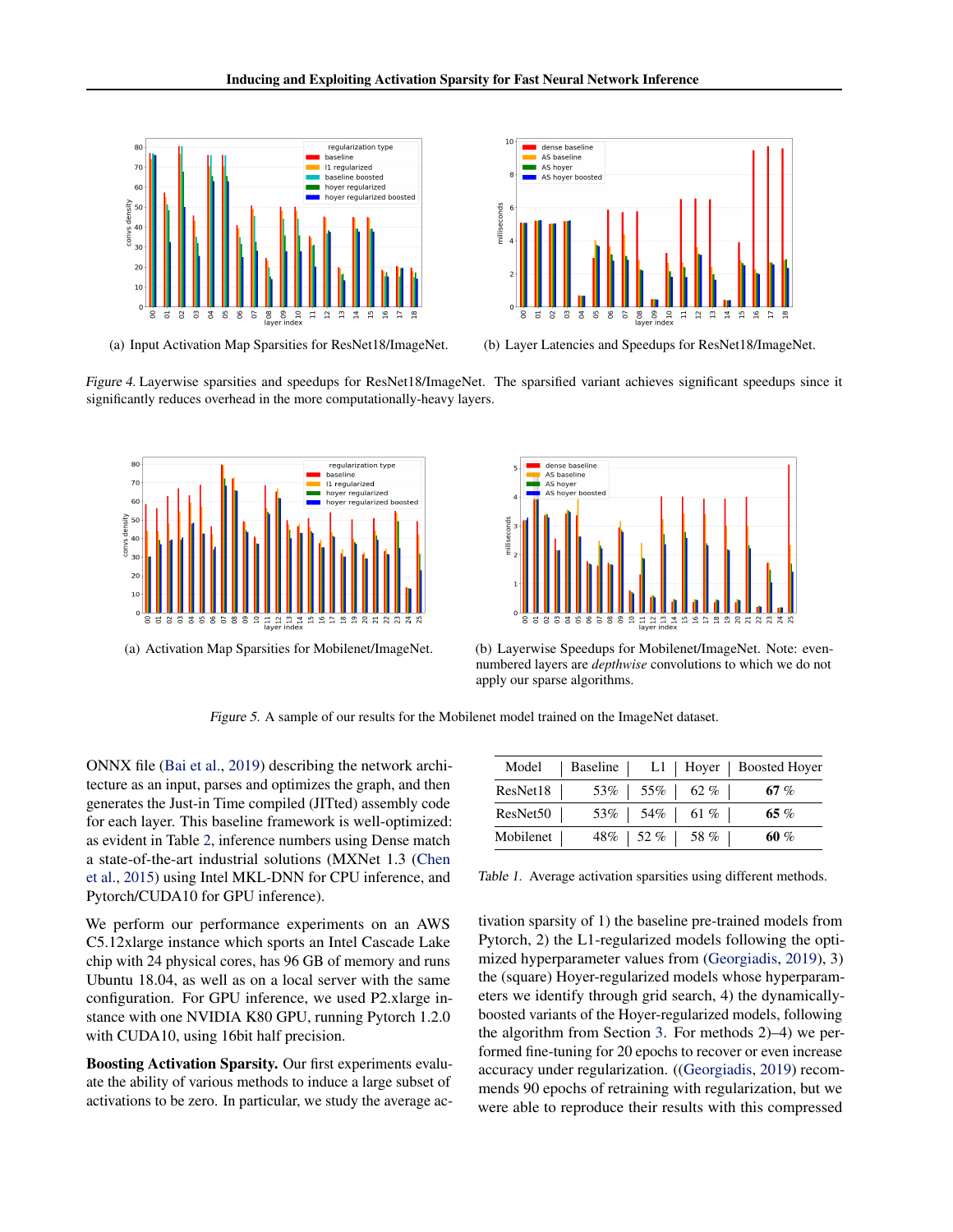Inducing and Exploiting Activation Sparsity for Fast Neural Network Inference

<span id="page-8-0"></span>

| Model     |        | MXNet+MKL-DNN   NVIDIA K80   Dense   Natural Sparsity   Hoyer Reg.   Boosted Hoyer |        |                              |
|-----------|--------|------------------------------------------------------------------------------------|--------|------------------------------|
| ResNet18  | 113.41 | $100.16$   107.25                                                                  | 68.40  | 63.67   <b>60.92</b> (1.86x) |
| ResNet50  | 317.49 | $350.2$   256.06                                                                   | 194.86 | $183.21$   180.5 (1.75x)     |
| Mobilenet | 88.55  | $114.3$ 62.64                                                                      | 58.93  | $51.80$   49.77 (1.78x)      |

Table 2. Average inference running times in ms for batch size 64 on various models and variants (AWS C5.24xlarge for CPU and AWS P2.xlarge for GPU). Speedups are presented in brackets relative to the state-of-the art MXNet/MKL-DNN CPU inference framework.

schedule.) We present average values, with the note that results are extremely stable across sample batches (standard deviation  $\langle 1\% \rangle$ . For all of the models presented, the accuracy loss relative to the Torchvision baseline is  $< 0.3\%$ .

Table [1](#page-7-0) presents average results for each technique, while Table 3 presents baseline and Boosted Hoyer results for wide and deep models.

A sample of layer-wise results are presented in Figures [4](#page-7-0) (ResNet18) and [5](#page-7-0) (Mobilenet) , while the average sparsities are presented in Table [1.](#page-7-0) One salient trend is that Hoyer and Dynamic Boosting are able to consistently boost sparsities, significantly beyond the baseline or L1 regularization. For instance, for the input layer of Mobilenet, they both reduce density by  $\sim$  2× versus the natural sparsity, and by 50% versus L1 regularization. We note that, across all layers of all networks, there are only *two* layers where L1 regularization provides higher sparsity (the input layers of the residual networks), and by a very narrow margin. The second noticeable trend is that Dynamic Boosting can consistently reduce the density of activations without accuracy loss: for Mobilenet, these margins are almost negligible, but they become significant for the residual models, where boosting almost doubles the sparsity improvement of the best regularizer (Hoyer). A third observation (Table 3) is that our methods are especially effective in the context of accurate but heavy wide and deep models, where activation density can be effectively *halved* through boosting, without accuracy loss.

| Model                | Natural AS | Boosted |        | Speedup |
|----------------------|------------|---------|--------|---------|
| ResNet <sub>50</sub> |            | 53%     | 65%    | 1.67x   |
| 2x Wide ResNet50     |            | 58%     | $81\%$ | 2.04x   |
| ResNet101            |            | 57%     | 79%    | 1.53x   |
| 2x Wide ResNet101    |            | 63%     | 84%    | 2.57x   |

Table 3. Average activation sparsity and speedup.

End-to-End Inference Performance. We now turn our attention to how well the activation sparsity numbers we saw in the previous section translate to actual speedups in endto-end inference on the respective models. Figures [4](#page-7-0) and [5](#page-7-0) presents execution times layer-by-layer, whereas Tables 2 and 3 presents average total execution times for the models at batch size 64 under various configurations and speedup. Table 3 presents average natural and boosted sparsities for deep and wide residual models. For these experiments, we found that the MXNet benchmark does not efficiently support the wide/deep models we consider; we therefore present speedups relative to our own dense implementation, which provides a more competitive baseline. All experiments are executed at 12 threads. (Trends for other batch sizes and thread counts are similar, and therefore omitted.)

Generally, we find that activation sparsity can lead to significant and consistent speedups across the layers, roughly proportional to the amount of activation sparsity. A significant fraction of the speedup can already be obtained on top of the pretrained models, by exploiting their natural sparsity. At the same time, regularization and boosting consistently provide additional speedups, in particular for the computationally-heavy but accurate wide/deep models. In fact, fortunately, the layers with the largest computational overhead have high input sparsity (especially with boosting).

The end-to-end results are summarized in the last column of each table. Experiments confirm that Hoyer with Dynamic Boosting consistently provides the highest speedups for ResNets and Mobilenet, in the range of 1.67x (ResNet50) to 2.57x (WideResNet101), relative to our optimized dense implementation.

## 6. Conclusions and Future Work

We have presented a framework for augmenting and leveraging activation sparsity in DNNs for computational speedups. Our framework leverages two new techniques: on the machine learning side, a set of regularization and thresholding tools to boost the average and peak activation sparsity of networks; on the technical side, an algorithm for efficiently performing convolutions on sparse inputs, along with its optimized implementation in C++. Our techniques are implemented in an extensible, modular framework, which could be leveraged by researchers wishing to extend our results for both creating models with higher activation sparsity, or faster algorithms for sparse convolutions. Our framework is particularly well-suited for speeding-up inference on accurate, but heavy, deep and wide models.

In future work, we plan to explore additional strategies for memory-bound layers, and investigate the impact of quantization on sparsity on computational speedups.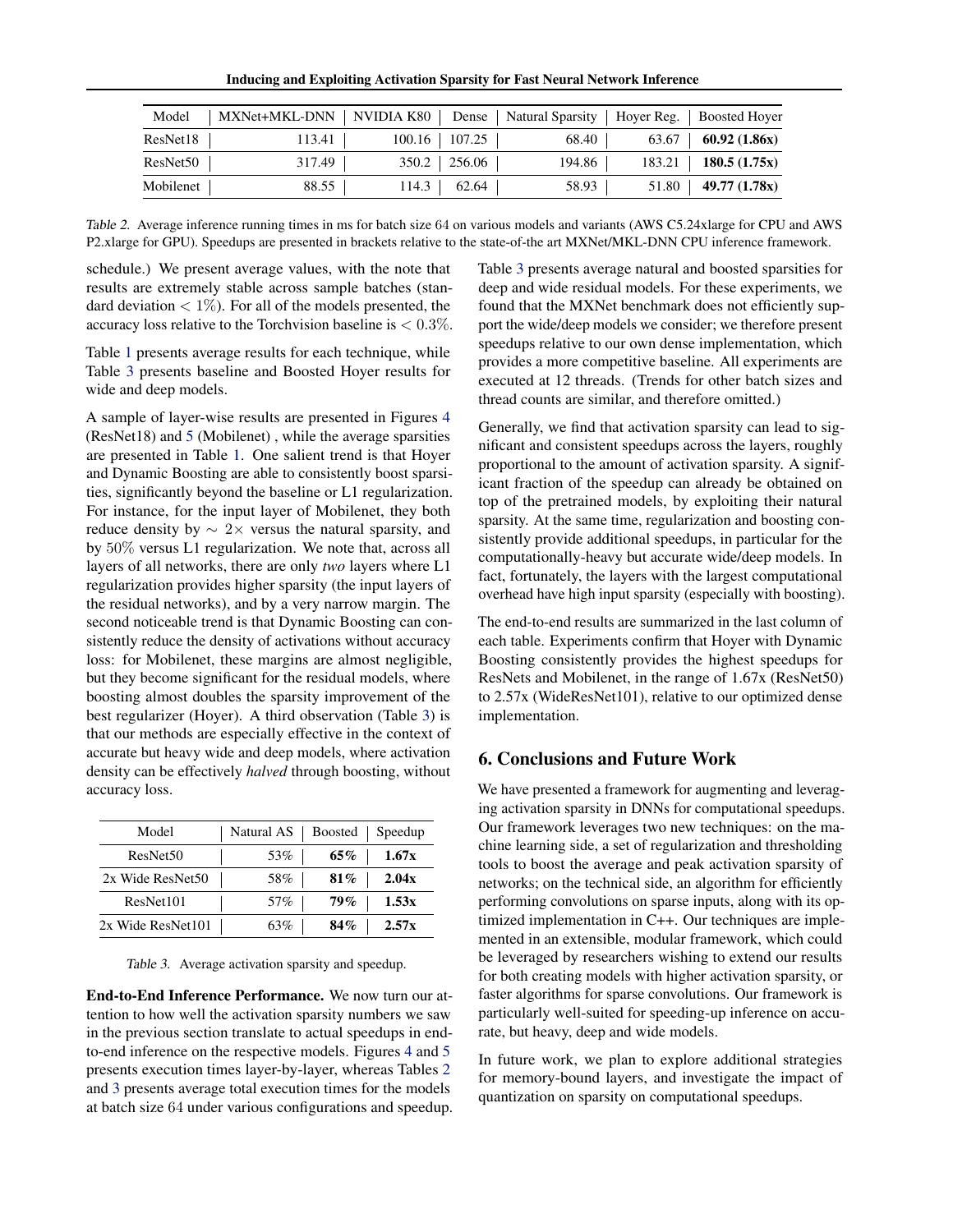### <span id="page-9-0"></span>References

- Agostinelli, F., Hoffman, M., Sadowski, P., and Baldi, P. Learning activation functions to improve deep neural networks. *arXiv preprint arXiv:1412.6830*, 2014.
- Albericio, J., Judd, P., Hetherington, T., Aamodt, T., Jerger, N. E., and Moshovos, A. Cnvlutin: Ineffectual-neuronfree deep neural network computing. *ACM SIGARCH Computer Architecture News*, 44(3):1–13, 2016.
- Alwani, M., Chen, H., Ferdman, M., and Milder, P. Fusedlayer cnn accelerators. In *The 49th Annual IEEE/ACM International Symposium on Microarchitecture*, pp. 22. IEEE Press, 2016.
- Bai, J., Lu, F., Zhang, K., et al. Onnx: Open neural network exchange. [https://github.com/onnx/](https://github.com/onnx/onnx) [onnx](https://github.com/onnx/onnx), 2019.
- Chen, T., Li, M., Li, Y., Lin, M., Wang, N., Wang, M., Xiao, T., Xu, B., Zhang, C., and Zhang, Z. Mxnet: A flexible and efficient machine learning library for heterogeneous distributed systems. *arXiv preprint arXiv:1512.01274*, 2015.
- Chen, X. Escort: Efficient sparse convolutional neural networks on gpus. *arXiv preprint arXiv:1802.10280*, 2018.
- Deng, J., Dong, W., Socher, R., Li, L.-J., Li, K., and Fei-Fei, L. Imagenet: A large-scale hierarchical image database. In *2009 IEEE conference on computer vision and pattern recognition*, pp. 248–255. Ieee, 2009.
- Dong, X., Liu, L., Li, G., Li, J., Zhao, P., Wang, X., and Feng, X. Exploiting the input sparsity to accelerate deep neural networks: poster. In Hollingsworth, J. K. and Keidar, I. (eds.), *Proceedings of the 24th ACM SIGPLAN Symposium on Principles and Practice of Parallel Programming, PPoPP 2019, Washington, DC, USA, February 16-20, 2019*, pp. 401–402. ACM, 2019. ISBN 978-1-4503-6225-2. doi: 10. 1145/3293883.3295713. URL [https://doi.org/](https://doi.org/10.1145/3293883.3295713) [10.1145/3293883.3295713](https://doi.org/10.1145/3293883.3295713).
- Frankle, J. and Carbin, M. The lottery ticket hypothesis: Finding sparse, trainable neural networks. *arXiv preprint arXiv:1803.03635*, 2018.
- Gale, T., Elsen, E., and Hooker, S. The state of sparsity in deep neural networks. *arXiv preprint arXiv:1902.09574*, 2019.
- Georgiadis, G. Accelerating convolutional neural networks via activation map compression. In *Proceedings of the IEEE Conference on Computer Vision and Pattern Recognition*, pp. 7085–7095, 2019.
- Gray, S., Radford, A., and Kingma, D. P. Gpu kernels for block-sparse weights. *arXiv preprint arXiv:1711.09224*, 2017.
- Gudovskiy, D., Hodgkinson, A., and Rigazio, L. Dnn feature map compression using learned representation over gf (2). In *Proceedings of the European Conference on Computer Vision (ECCV)*, pp. 0–0, 2018.
- Han, S., Pool, J., Tran, J., and Dally, W. Learning both weights and connections for efficient neural network. In *Advances in neural information processing systems*, pp. 1135–1143, 2015.
- Han, S., Liu, X., Mao, H., Pu, J., Pedram, A., Horowitz, M. A., and Dally, W. J. Eie: efficient inference engine on compressed deep neural network. In *2016 ACM/IEEE 43rd Annual International Symposium on Computer Architecture (ISCA)*, pp. 243–254. IEEE, 2016.
- He, K., Zhang, X., Ren, S., and Sun, J. Deep residual learning for image recognition. In *Proceedings of the IEEE conference on computer vision and pattern recognition*, pp. 770–778, 2016.
- Howard, A. G., Zhu, M., Chen, B., Kalenichenko, D., Wang, W., Weyand, T., Andreetto, M., and Adam, H. Mobilenets: Efficient convolutional neural networks for mobile vision applications. *arXiv preprint arXiv:1704.04861*, 2017.
- Hoyer, P. O. Non-negative matrix factorization with sparseness constraints. *Journal of machine learning research*, 5 (Nov):1457–1469, 2004.
- Krizhevsky, A., Sutskever, I., and Hinton, G. E. Imagenet classification with deep convolutional neural networks. In *Advances in neural information processing systems*, pp. 1097–1105, 2012.
- Krizhevsky, A., Nair, V., and Hinton, G. The cifar-10 dataset. *online: http://www. cs. toronto. edu/kriz/cifar. html*, 55, 2014.
- Li, H., Kadav, A., Durdanovic, I., Samet, H., and Graf, H. P. Pruning filters for efficient convnets. *arXiv preprint arXiv:1608.08710*, 2016.
- Liu, Z., Li, J., Shen, Z., Huang, G., Yan, S., and Zhang, C. Learning efficient convolutional networks through network slimming. In *Proceedings of the IEEE International Conference on Computer Vision*, pp. 2736–2744, 2017.
- Luo, J.-H., Wu, J., and Lin, W. Thinet: A filter level pruning method for deep neural network compression. In *Proceedings of the IEEE international conference on computer vision*, pp. 5058–5066, 2017.